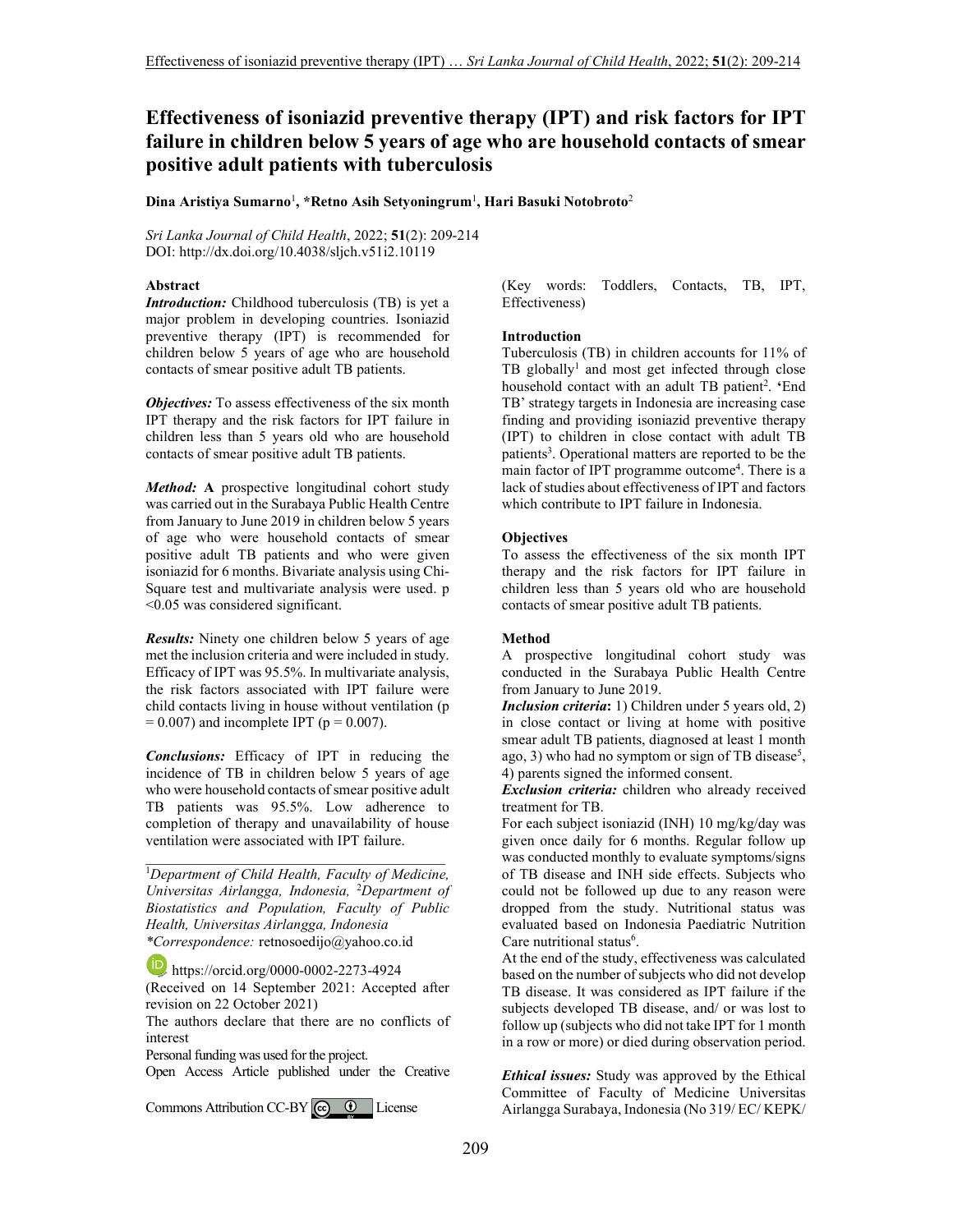FKUA/2018). Written informed consent was obtained from the parents of the children participating in the study.

*Statistical analysis:* Data collected were analysed using Chi-square. Relative Risk was calculated on risk factors with a p value <0.05. Risk factors with a

p value <0.25 were further analysed using logistic regression. All analyses were done using SPSS 21.

#### **Results**

There were 91 subjects included in study. Figure 1 shows sample recruitment. Table 1 describes characteristics of subjects.



Figure 1: Sample recruitment

| Characteristic                     | <b>Categories</b>                 | Number (%) |
|------------------------------------|-----------------------------------|------------|
| Sex                                | Male                              | 40(44.6)   |
|                                    | Female                            | 51 (55.4)  |
| Age (years)                        | < 1                               | 20(22.0)   |
|                                    | $1 - 2$                           | 29 (31.9)  |
|                                    | $>2 - 5$                          | 42 (46.2)  |
| Nutritional status                 | Normal                            | 85 (93.4)  |
|                                    | Malnutrition                      | 06(06.6)   |
| <b>BCG</b> scar                    | Yes                               | 85 (93.4)  |
|                                    | No                                | 06(06.6)   |
| Tuberculin test                    | Positive                          | 07(07.7)   |
|                                    | Negative                          | 25(27.5)   |
|                                    | Unavailable                       | 59 (64.8)  |
| <b>IHC</b> visits                  | Routinely every month             | 54 (59.3)  |
|                                    | Not routinely every month         | 37(40.7)   |
| House ventilation                  | No ventilation                    | 09(09.9)   |
|                                    | $\geq$ 1 ventilation              | 82 (90.1)  |
| Distance to IHC                    | $\leq 1$ km                       | 55 (60.4)  |
|                                    | $>1$ km                           | 36 (39.6)  |
| <b>Adult TB</b> source             |                                   |            |
| Relationship with subject          | Parent                            | 57(62.6)   |
|                                    | Grandmother/grandfather           | 28 (30.8)  |
|                                    | Sibling                           | 02(02.2)   |
|                                    | Other                             | 04(04.4)   |
| Anti-TB drug treatment             | In treatment                      | 91 (100.0) |
| Location                           | In the same house                 | 59 (64.8)  |
|                                    | Close contact but different house | 32 (35.2)  |
| Isoniazid preventive therapy (IPT) |                                   |            |
| Adherence to IPT completion        | Incomplete                        | 09(09.9)   |
|                                    | Complete                          | 82(90.1)   |
| Result of IPT                      | Successful (did not develop TB)   | 85 (93.4)  |
|                                    | Unsuccessful (developed TB)       | 04(04.4)   |
|                                    | Loss to follow up                 | 02(02.2)   |
| The reason for stopping IPT        | Did not stop IPT                  | 89 (97.8)  |
|                                    | Parents refused to continue IPT   | 02(02.2)   |
| Symptoms and signs of TB in child  |                                   |            |
| Symptoms of TB                     | Cough $> 2$ weeks                 | 02(02.2)   |
|                                    | Fever $> 2$ weeks                 | 02(02.2)   |
| Signs of TB                        | Body temperature $> 38$ °C        | 02(02.2)   |
|                                    | Respiratory signs                 | 02(02.2)   |

# **Table 1: Characteristics of Subjects** *(n=91)*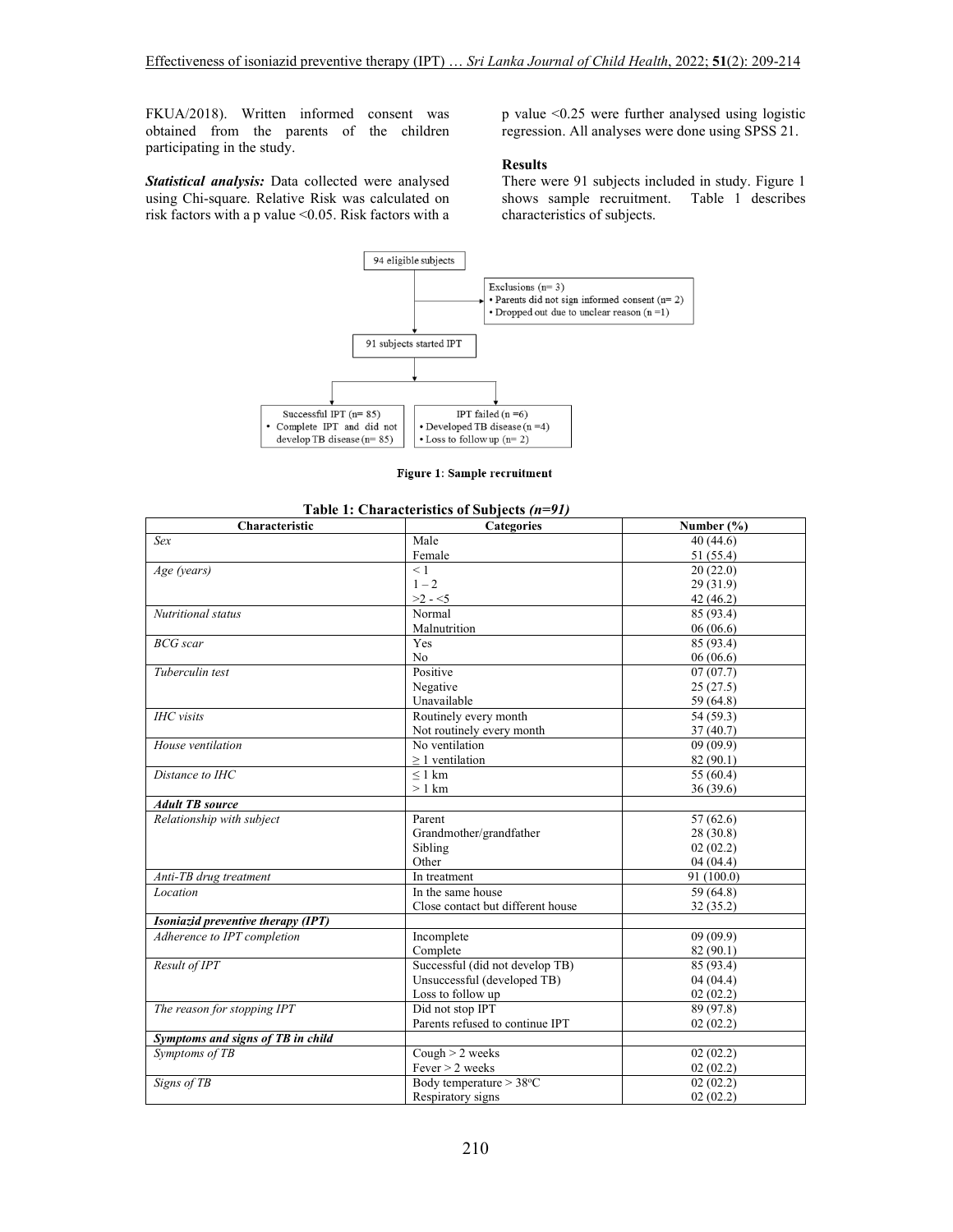At the end of the six month study period, there were 4 subjects who developed TB. Therefore, the effectiveness of IPT to prevent TB disease was 95.5%.

Table 2 shows the bivariate analysis of risk factors of IPT failure. There were 8 risk factors associated

significantly with IPT failure ( $p \le 0.05$ ). These were age, nutritional status, BCG scar, tuberculin test, Integrated Healthcare Centre (IHC) visits, availability of house ventilation, the distance to IHC and adherence to IPT completion (Table 2).

| гатс 2. Divariate analysis of risk factors of isomazia preventive inerapy (11-1) fature |                                                                     |          |            |          |      |
|-----------------------------------------------------------------------------------------|---------------------------------------------------------------------|----------|------------|----------|------|
| Variable                                                                                | <b>Result of IPT</b><br><b>Total</b><br><b>Successful</b><br>Failed |          |            | p        | RR   |
|                                                                                         | $n$ (%)                                                             | $n$ (%)  | n(%)       |          |      |
| Sex                                                                                     |                                                                     |          |            |          |      |
| Male                                                                                    | 36(90.0)                                                            | 04(10.0) | 40(100.0)  | 0.399    |      |
| Female                                                                                  | 49 (96.1)                                                           | 02(03.9) | 51(100.0)  |          |      |
| Age (years)                                                                             |                                                                     |          |            |          |      |
| $\leq 1$                                                                                | 20(100.0)                                                           | 0(0)     | 20(100.0)  |          |      |
| $1 - 2$                                                                                 | 24(82.8)                                                            | 05(17.2) | 29(100.0)  | $0.023*$ |      |
| $> 2 - 5$                                                                               | 41 $(97.6)$                                                         | 01(2.4)  | 42(100.0)  |          |      |
| Nutritional status                                                                      |                                                                     |          |            |          |      |
| Normal                                                                                  | 82 (96.5)                                                           | 03(03.5) | 85 (100.0) | $0.003*$ | 14.2 |
| Malnutrition                                                                            | 03(50.0)                                                            | 03(50.0) | 06(100.0)  |          |      |
| <b>BCG</b> scar                                                                         |                                                                     |          |            |          |      |
| Yes                                                                                     | 81 (95.3)                                                           | 04(04.7) | 85 (100.0) | $0.049*$ | 7.5  |
| No                                                                                      | 04(66.7)                                                            | 02(33.3) | 06(100.0)  |          |      |
| Tuberculin test                                                                         |                                                                     |          |            |          |      |
| Positive                                                                                | 04(57.1)                                                            | 03(42.9) | 07(100.0)  |          |      |
| Negative                                                                                | 25(100.0)                                                           | 0(0)     | 25(100.0)  | $0.003*$ |      |
| Unavailable                                                                             | 56 (94.9)                                                           | 03(05.1) | 59 (100.0) |          |      |
| <b>IHC</b> visits                                                                       |                                                                     |          |            |          |      |
| Routinely every month                                                                   | 54 (100.0)                                                          | 0(0)     | 54(100.0)  | $0.003*$ |      |
| Not routinely every month                                                               | 31(83.8)                                                            | 06(16.2) | 37(100.0)  |          |      |
| House ventilation availability                                                          |                                                                     |          |            |          |      |
| None                                                                                    | 05(55.6)                                                            | 04(44.4) | 09(100.0)  | $0.001*$ | 18.2 |
| $\geq 1$ ventilation                                                                    | 80 (97.6)                                                           | 02(02.4) | 82 (100.0) |          |      |
| Distance to IHC                                                                         |                                                                     |          |            |          |      |
| $\leq 1$ km                                                                             | 55(100.0)                                                           | 0(0)     | 55 (100.0) | $0.003*$ |      |
| $>1$ km                                                                                 | 30(83.3)                                                            | 06(16.7) | 36(100.0)  |          |      |
| <b>Adult TB source</b>                                                                  |                                                                     |          |            |          |      |
| Relationship with subject                                                               |                                                                     |          |            |          |      |
| Parent                                                                                  | 54 (94.7)                                                           | 03(05.3) | 57(100.0)  |          |      |
| Grandmother/grandfather                                                                 | 25(89.3)                                                            | 03(10.7) | 28(100.0)  | 0.600    |      |
| Sibling                                                                                 | 02(100.0)                                                           | 0(0)     | 02(100.0)  |          |      |
| Other                                                                                   | 04(100.0)                                                           | 0(0)     | 04(100.0)  |          |      |
| Location                                                                                |                                                                     |          |            |          |      |
| In the same house                                                                       | 55 (93.2)                                                           | 04(06.8) | 59 (100.0) | 1.000    |      |
| Close contact but different house                                                       | 30 (93.8)                                                           | 02(06.3) | 32(100.0)  |          |      |
| Adherence to IPT completion                                                             |                                                                     |          |            |          |      |
| Complete                                                                                | 80 (97.6)                                                           | 02(02.4) | 82 (100.0) | $0.001*$ | 18.2 |
| Incomplete<br>$*$ oiceai $\hat{H}$ oceat                                                | 05(55.6)                                                            | 04(44.4) | 09(100.0)  |          |      |

| Table 2: Bivariate analysis of risk factors of isoniazid preventive therapy (IPT) failure |  |
|-------------------------------------------------------------------------------------------|--|
|-------------------------------------------------------------------------------------------|--|

*\*significant* 

Table 3 shows the multivariate analysis of risk factors of IPT failure. In multivariate analysis house ventilation availability and adherence to IPT

completion were significantly associated with IPT failure

|  |  | Table 3: Multivariate analysis of risk factors of isoniazid preventive therapy (IPT) failure |  |  |  |  |  |
|--|--|----------------------------------------------------------------------------------------------|--|--|--|--|--|
|--|--|----------------------------------------------------------------------------------------------|--|--|--|--|--|

| Variable                       |       |           |
|--------------------------------|-------|-----------|
| House ventilation availability |       |           |
| None                           | 3.424 | $0.007**$ |
| $\geq 1$ ventilation (ref)     |       |           |
| Adherence to IPT completion    |       |           |
| Incomplete                     | 3.424 | $0.007**$ |
| Complete                       |       |           |

*\*p < 0.05 was considered statistically significant* 

*#Logistic regression test was used*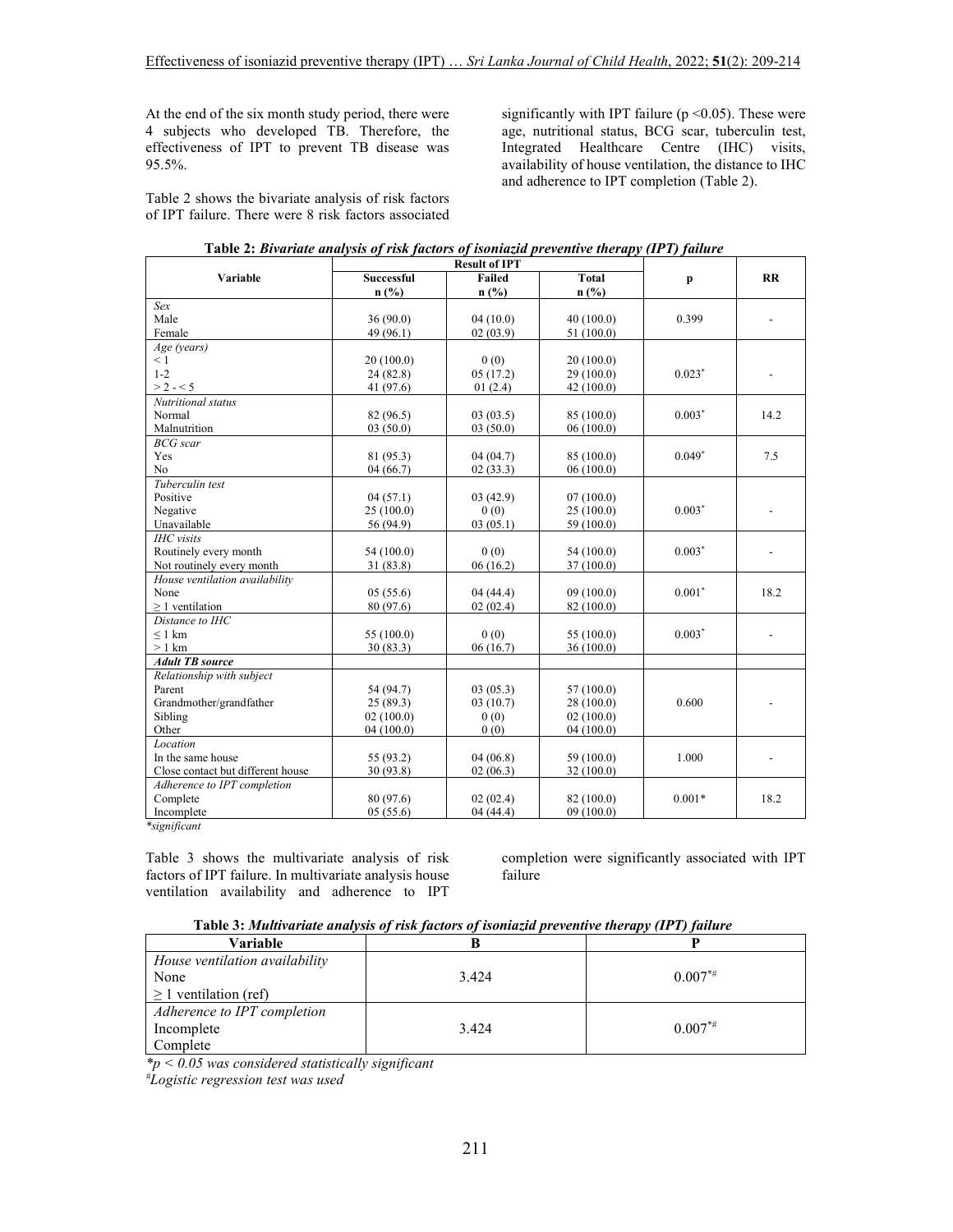## **Discussion**

Most of the subjects included in this study completed IPT for 6 months and did not develop TB. A study in South Africa about starting IPT in those who were in close contact with adult TB patients reported that only around 9% of them succeeded in completing IPT<sup>7</sup> . A lack of information and education about TB disease transmission and development could be the main reason for ITP failure. Other factors for IPT failure are described by health professionals, such as uncertain INH supply, difficulties in reaching health facilities, insufficient knowledge and training for health professionals, and poor monitoring<sup>8</sup>.

In this study, there were 4 subjects who developed TB disease. Therefore, the effectiveness of IPT in preventing TB disease was 95.5%. This is in line with a previous study in Indonesia that reported that none of their subject developed TB after starting IPT<sup>9</sup>. A study in Rwanda<sup>10</sup> found that IPT reached 88% effectiveness and compliance. They also stated that parents, comorbidity, overcrowded family and healthcare providers are the determinants of effectiveness and compliance in completing IPT.

Our study found that age is a significant risk factor associated with IPT failure. A study in Kenya reported that younger age (<1 year old) was not significantly associated with IPT failure<sup>4</sup>. BCG vaccine has been reported to induce the release of strong type-CD4 Th1 and CD8 in the first year of life. Therefore, children under 1 year old who already receive BCG vaccine rarely develop TB<sup>11</sup>. Older children tend to have more interaction with adults in their daily lives and are more vulnerable to be infected both in their houses or society<sup>12</sup>.

This study found that half the subjects who failed IPT were having malnutrition. Malnutrition is associated with IPT failure and increases the risk of IPT failure up to 14 times. It is in line with a previous study reporting that children with malnutrition are 2-5 times as likely to have TB<sup>13</sup>. Malnutrition is related to immunosuppression that makes children vulnerable to mycobacterial invasion and disease development $14$  and is the most important predisposing factor for TB in areas with limited resources<sup>15</sup>.

BCG scar is significantly related to IPT failure and children who do not have the BCG scar are 7 times more likely to fail IPT. BCG vaccine has the ability to protect children from TB, especially in younger children<sup>16</sup> with success rate up to  $88\%^{17,18}$ . Moreover, a study conducted in Peru found that BCG scar was a sensitive indicator for vaccination status until the age of 3 years $19$ .

Our study found that a positive tuberculin test is significantly associated with IPT failure. This is in line with a previous study that reported positive tuberculin test was related to IPT failure<sup>4</sup>. Positive tuberculin test indicates TB infection and not TB disease and in children under 5 years old, a positive tuberculin test determines TB infection and is a risk factor for developing TB disease<sup>20</sup>. Furthermore, a previous study found that tuberculin test result is an important risk factor for developing TB disease in children with TB contact<sup>21</sup>.

This study found that non-availability of house ventilation is associated with IPT failure. It is in accordance with a previous study in Nigeria describing that insufficient ventilation and an overcrowded family in a house would increase the risk factor of TB disease development. House ventilation itself is related to mycobacterium spread<sup>22</sup>. Inadequate house ventilation leads to bad quality of air, increases mycobacterium transmission, and increases humidity with less sunlight. Those will indeed increase the risk of TB disease development<sup>23,24</sup>.

Living far from the Integrated Healthcare Centre (IHC) and infrequent IHC visits are significant risk factors of IPT failure. This is supported by a previous study in India<sup>25</sup>. A study in Indonesia evaluated compliance of IPT. They reported that there were various risk factors that could reduce compliance of IPT. Difficult access and a great distance to health facilities that lead to high travel expense is often a major problem<sup>26</sup>. Hence, providing health facilities that are close to their residences with easier access is mandatory. Then, information and education about IPT can be more easily accepted<sup>25,26</sup>.

Adherence to IPT completion represents its compliance. Only 9.9% subjects in this study did not complete IPT. There was better compliance compared with a previous Indonesian study where 74.4% of children under five who participated in the IPT programme had low compliance<sup>26</sup>. Another study in Indonesia also reported that only 49.5% of their subjects completed IPT for 6 months. Drug regimens, factors related to caregivers, support and social access were the main obstacles<sup>27</sup>.

This study evaluated the side effects of IPT. We found most of subjects experienced no side effects. Around seven percent of them experienced side effects, such as loss of appetite, nausea, and tingling sensation. However, all subjects who failed IPT did not experience any side effect. Experiencing side effects of IPT was not a significant risk factor of IPT failure. This is in line with a previous study in Kenya which reported that IPT side effects were not significantly associated with IPT failure<sup>4</sup>.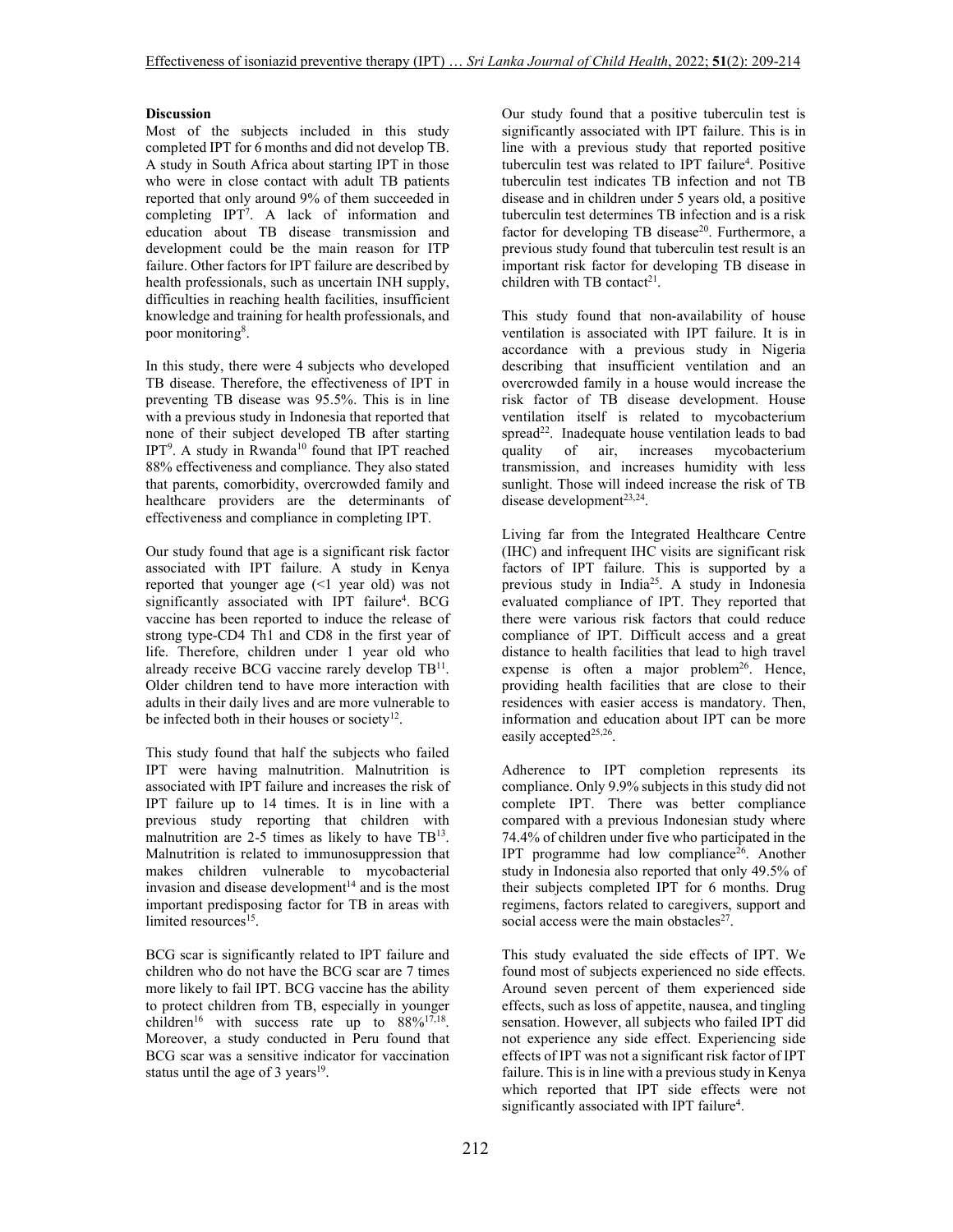## **Conclusions**

Efficacy of IPT in reducing the incidence of TB disease in children below 5 years of age who were household contacts of smear positive adult TB patients was 95.5%. Low adherence to completion of therapy and unavailability of house ventilation were significantly associated with IPT failure.

# **References**

- 1. WHO. Global tuberculosis report 2019 [Internet]. Geneva; 2019. Available from: https://apps.who.int/iris/bitstream/handle/1 0665/329368/9789241565714 eng.pdf?ua=1
- 2. Marais BJ, Gie RP, Schaaf HS, Hesseling AC, Obihara CC, Starke JJ, *et al.* The natural history of childhood intra-thoracic tuberculosis: A critical review of literature<br>from the pre-chemotherapy era. pre-chemotherapy era. *International Journal of Tuberculosis and Lung Disease* 2004; **8**(4):392–402.
- 3. WHO. Indonesia National TB Programme: Current status of integrated community based TB service delivery and the Global Fund work plan to find missing TB cases [Internet]. 2018. Available from: https://www.who.int/tb/features\_archive/i ndonesia\_11apr18.pdf?ua=1
- 4. Okwara FN, Oyore JP, Were FN, Gwer S. Correlates of isoniazid preventive therapy failure in child household contacts with infectious tuberculosis in high burden settings in Nairobi, Kenya - a cohort study. *BMC Infectious Diseases* 2017; **17**(1):623. https://doi.org/10.1186/s12879-017-2719- 8

PMid: 28915796 PMCid: PMC5602922

- 5. Ministry of Health of the Republic of Indonesia. Technical Guidelines for the management of TB in children 2016 1–98
- 6. Nutrition and Metabolic Disease Working Group. Pediatric Nutrition Care. Jakarta: Indonesian Pediatric Society; 2011.
- 7. Osman M, Hesseling AC, Beyers N, Enarson DA, Rusen ID, Lombard C, *et al.* Routine programmatic delivery of isoniazid preventive therapy to children in Cape Town, South Africa. *Public Health Action* 2013; **3**(3):199–203. https://doi.org/10.5588/pha.13.0034 PMid: 26393029 PMCid: PMC4463134
- 8. Shivaramakrishna HR, Frederick A, Shazia A, Murali L, Satyanarayana S, Nair SA, et al. Isoniazid preventive treatment in children in two districts of South India: Does practice follow policy? *International Journal of Tuberculosis and Lung Disease* 2014; **18**(8): 919–924. https://doi.org/10.5588/ijtld.14.0072 PMid: 25199005 PMCid: PMC4589200
- 9. Triasih R, Robertson CF, Duke T, Graham SM. A prospective evaluation of the symptom-based screening approach to the management of children who are contacts of tuberculosis cases. *Clinical Infectious Diseases* 2015; **60**(1):12–8. https://doi.org/10.1093/cid/ciu748 PMid: 25270649
- 10. Birungi FM, Graham SM, Uwimana J, Musabimana A, Van Wyk B. Adherence to isoniazid preventive therapy among child contacts in Rwanda: A mixed-methods study. *PLoS One* 2019; **14**(2):1–16. https://doi.org/10.1371/journal.pone.0211 934 PMid: 30742660 PMCid: PMC6370213
- 11. Soares AP, Kwong Chung CKC, Choice T, Hughes EJ, Jacobs G, Van Rensburg EJ, *et al.* Longitudinal changes in CD4+ T-cell memory responses induced by BCG vaccination of newborns. *Journal of Infectious Diseases* 2013; **207**(7): 1084– 94. https://doi.org/10.1093/infdis/jis941

PMid: 23293360 PMCid: PMC3583271

- 12. Seddon JA, Shingadia D. Epidemiology and disease burden of tuberculosis in children: A global perspective. *Infection and Drug Resistance* 2014; **7**:153–65. https://doi.org/10.2147/IDR.S45090 PMid: 24971023 PMCid: PMC4069045
- 13. Cohn D, El-Sadr W. Treatment of latent tuberculosis infection. In: Reichman L, Hershfield E, editors. Tuberculosis: a comprehensive international approach. New York: Marcel Dekker; 2000:15–30.
- 14. Smieja M, Marchetti C, Cook D, Fm S. Isoniazid for preventing tuberculosis in non-HIV infected persons (Review). *Cochrane Database Systematic Reviews* 2017; **2**: 1–28.